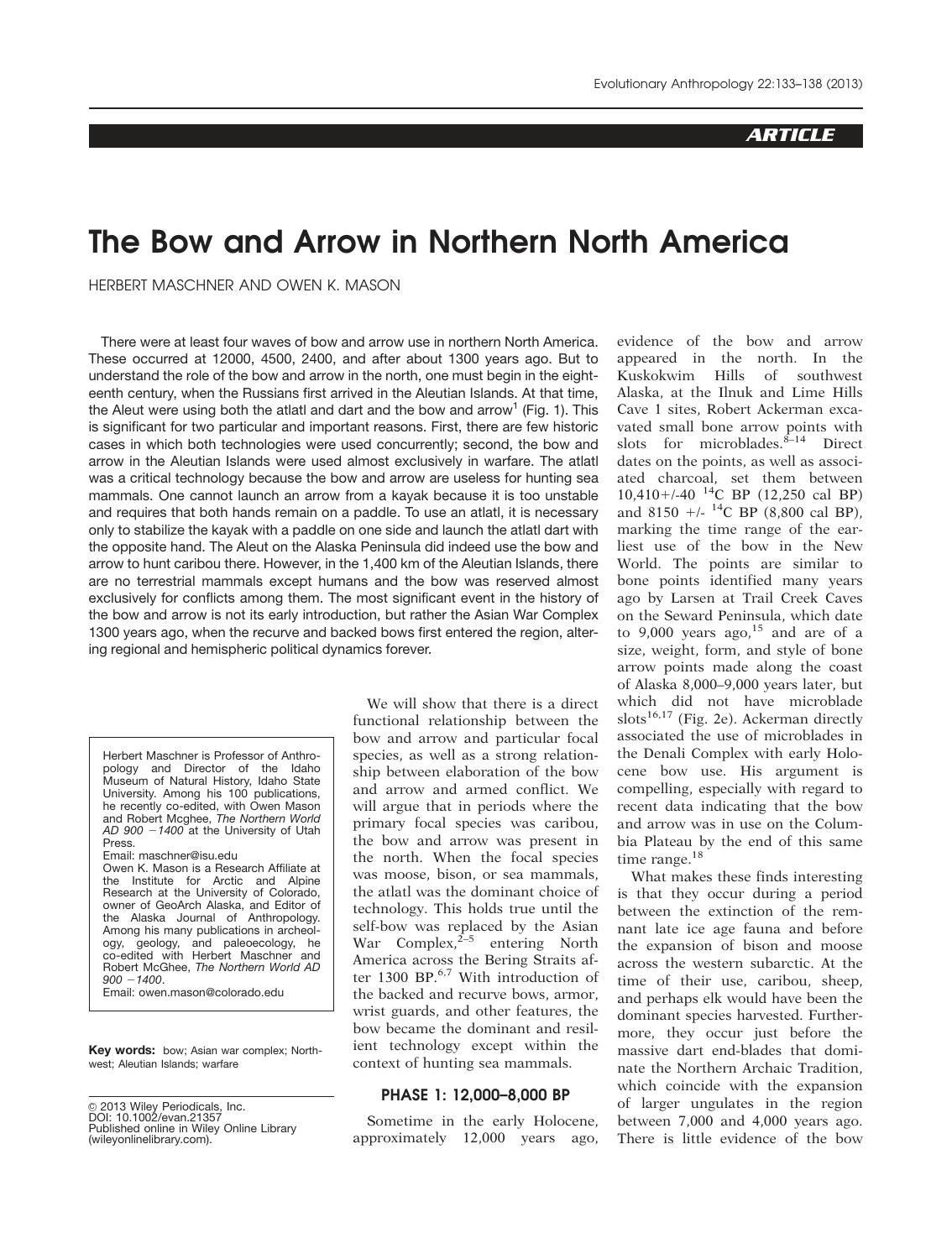

Figure 1. Aleut male as shown in Liapunova<sup>50</sup> Figure 2, remastered and edited by Maschner. A) Atlatl and darts, B) the recurved bow, C) armor, and D) shield. Drawing by M. C. Levashov, 1764–1769, original in the Central State Archives of the Navy, Russia.



Figure 2. Arrow points from the north Pacific region. A) Arctic Small Tool tradition points from Sapsuk River, Alaska Peninsula dating to 4400 BP51; B) fishtail points dating to 2400-1900 BP32; C-D) Ram's Creek and Hot Springs Points dating to 1900-1300 BP52; E) barbed bone arrow points from Hot Springs dating to 1300 BP (unpublished). [Color figure can be viewed in the online issue, which is available at wileyonlinelibrary.com.]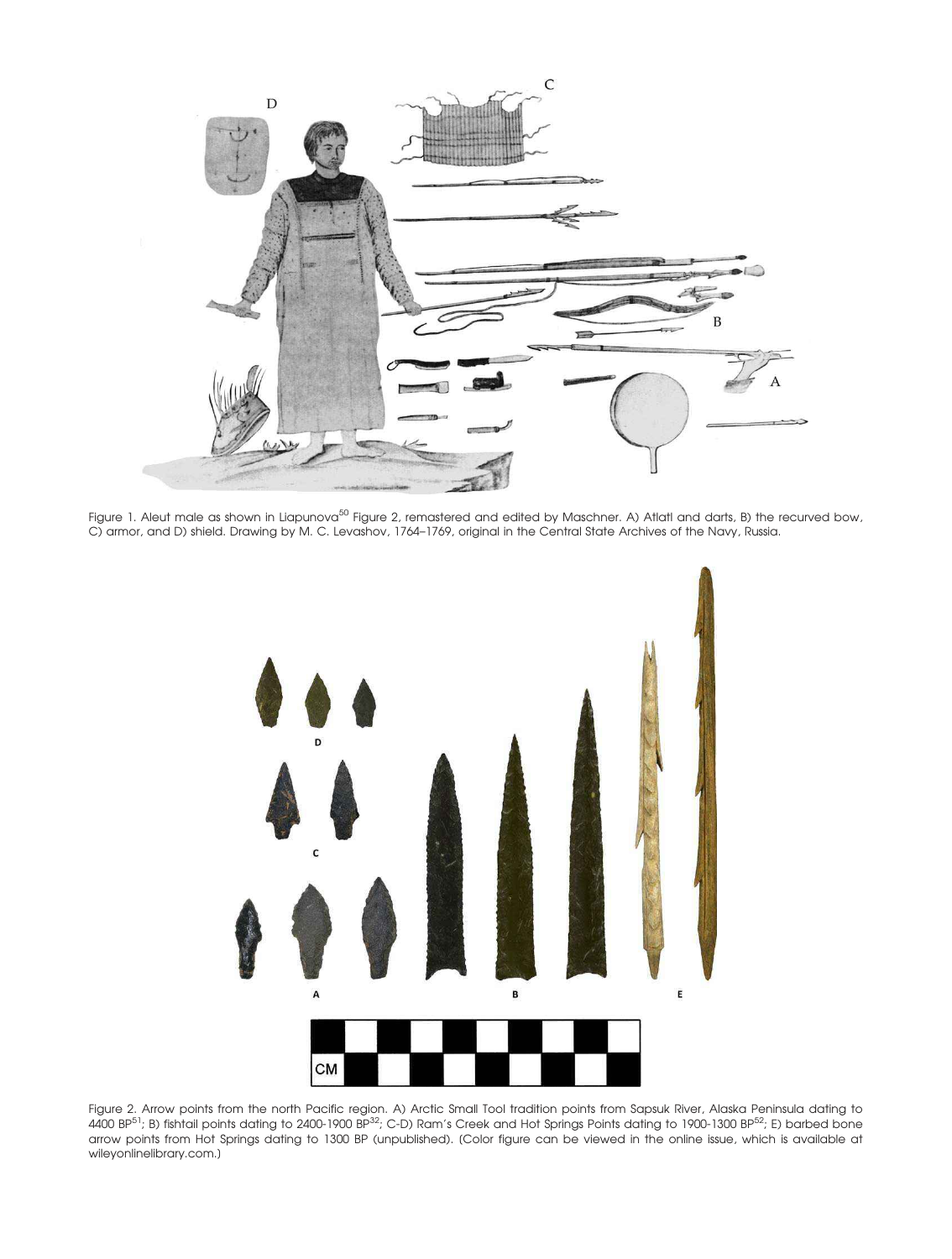

Figure 3. Defensive fortification on Sanak Island, 1200 BP. [Color figure can be viewed in the online issue, which is available at wileyonlinelibrary.com.) $53$ 



Figure 4. A) Punuk burial impaled with 15 bone arrow points, undated, from near Gambell, St. Lawrence Island, Alaska. B-D) Other physical evidence of conflict: barbed bone arrow points impaled in vertebrae from Punuk period burials also near Gambell, Alaska (complete image adapted from Bandi and Bürgi<sup>54</sup>). Slat armor from adjacent village sites dates to before 1000 BP.

and arrow during the period of the Northern Archaic Tradition, although  $Esdale<sup>19</sup>$  has stated that microblades are found in about 30% of Northern Archaic sites, many of which date to the same period as the bow-using Arctic Small Tool tradition. However, no arrow points of stone or bone have been identified in the more than 200 sites known from this tradition. Many of these sites are associated with caribou hunting,<sup>20</sup> but there is also evidence that bison and moose were hunted. We conclude that the self bow of the early Holocene did not have enough power to bring down the large ungulates of the middle Holocene such as bison and moose, and terrestrial mobility patterns made the use of both technologies inefficient.

## PHASE 2: 4500 BP

After 4,000 years with little evidence of the bow and arrow (and scholars have tried to find it), the entire arctic was colonized by peoples simultaneously using both technologies. The Arctic Small Tool tradition (ASTt) is a well-described early arctic manifestation<sup>21-23</sup> that spread eastward from Bering Strait around  $4,500$  years ago.<sup>24,25</sup> Most evidence of the bow and arrow during the ASTt is in the form of microlithic end blades<sup>21</sup> (Fig. 2a), but in a few well-preserved sites, such as Qeqertasussuk, a frozen site in western Greenland, bow fragments have also been found.<sup>26,27</sup> These are often associated with caribou or musk ox hunting. But from the North Pacific to Greenland, in all cases where there is evidence of both caribou hunting and sea mammal hunting, the atlatl was also used,  $27,28$  with large sealing harpoons and atlatl parts found in many contexts.

By 3,500 years ago, the bow and arrow were no longer used in Alaska. This was a period when there appears to have been a reduction in terrestrial fauna, especially caribou, and interior sites are rare. There are also few sites on the northern and western coasts, and the few that do exist were used by sea mammal hunters. The northern Archaic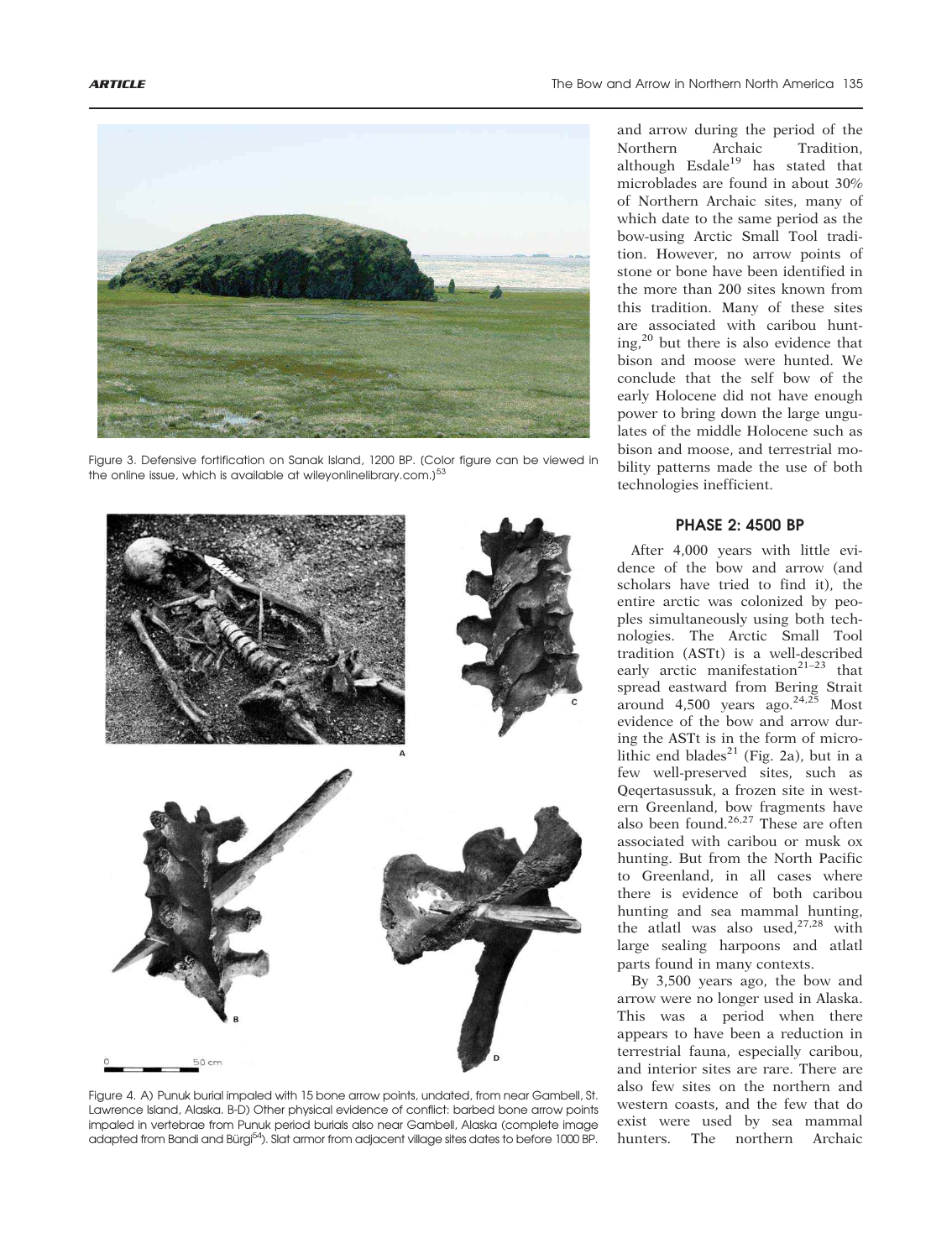

Figure 5. Battle scenes carved on walrus tusks, eastern Bering Sea. The bow is the key element in both the village attack and the open battle (from Dorothy Jean Ray,1977, Eskimo Art: Tradition and Innovation in North Alaska pp. 230–231; Courtesy of the Phoebe A. Hearst Museum of Anthropology and the Regents of the University of California, upper cat. no. 2–146, lower cat. no. 2–144; both collected by Charles L. Hall, 1894–1906. Scans edited for resolution and tone from photographs taken by Alfred A. Blaker).

tradition had now expanded to the coast of Alaska and replaced the ASTt, with no evidence of the bow and arrow in any context.<sup>23</sup> Even on the Alaska Peninsula, where there is evidence of caribou hunting, the bow is absent from the regional technologies. When the pre-Dorset tradition evolved out of the ASTt in the eastern arctic, the bow may possibly have been present, as there is a continuation of some microlithic endblades, but by Dorset times, 2,500 years ago, the bow was gone from the eastern Canadian Arctic and Greenland as well.<sup>29,30</sup> As in Alaska, this was a transition to a sea mammal-based economy.



Figure 6. House floor areas for western Alaska Peninsula Aleut sites spanning 4,800 years. The rise of large corporate groups occurs at 1000 BP with introduction of the Asian War Complex, but the reintroduction of the bow and arrow can be seen earlier at about 2500 BP with the rise of the first larger households (adapted from Maschner and Hoffman<sup>42</sup>). (Color figure can be viewed in the online issue, which is available at wileyonlinelibrary.com.]

#### PHASE 3: 2400 TO 500 BP

There is no evidence of the bow and arrow between 3,600 and 2,400 years ago in Alaska, but several remarkable transformations took place after this time. For one, the "fishtail" point was developed on the Alaska Peninsula.31,32 These long, thin, narrow projectiles (Fig. 2b) appear to have been used for conflict. As Workman stated 45 years ago, these fragile end blades would not have been useful for any large mammal except people. These are fairly large end-blades, which were common until about 1,900 years ago. Afterwards, the projectiles became very small (Fig. 2c,d) and a series of arrow end-blades were made for the next 600 years. This is true for the southern Bering Sea and north Pacific in particular.

By 1,300 years ago, there was a change. From the eastern Aleutian Islands eastward to Kodiak and south to the Northwest Coast, defensive landforms were occupied in substantial numbers (Fig. 3). Something clearly had shifted both technology and social dynamics, and all evidence points to the introduction of the Asian War Complex, highlighted by the recurved bow and other compound varieties. The relationship between the recurved bow, warfare, and fortification can be seen from Alaska to the Columbia Plateau and to Mesa Verde and beyond.

The earliest Bering Straits armor fragments date to ca.1100 BP.<sup>33</sup> The fact that armor was introduced from East Asia<sup>34</sup> and was being constructed to counter the effects of this powerful weapon is notable, and end-blade technologies were changing to match it (Fig. 4). On the Northwest Coast, small, straight bone points were being used. In various experiments, Nathan Lowry found that stone endblades shatter against leather and wood armor combinations, but bone endblades puncture straight through this defense.<sup>35</sup> The bow and arrow, and particularly barbed bone points (Fig. 2e), appear to be predominately weapons of conflict, as seen in the burials at Ipiutak site at Point Hope in northwest Alaska, at Deering<sup>6,7</sup> on the Seward Peninsula, and in Punuk burials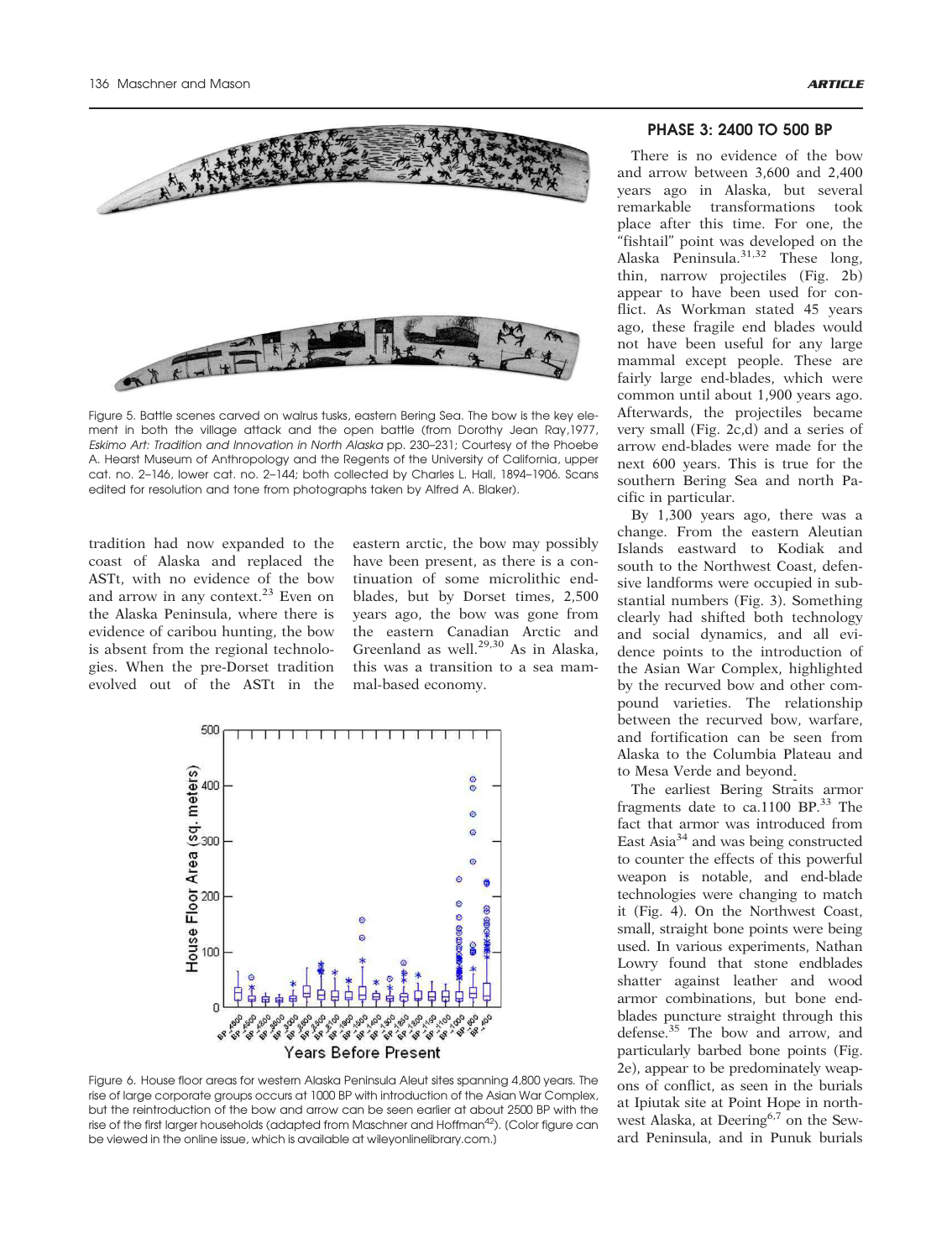

Figure 7. Snow men as targets for Netsilik bow and arrow practice.<sup>55</sup> ©The National Museum of Denmark, Ethnographic Collection, used with permission.

from St. Lawrence Island (Fig. 4). Certainly there is a temporal, and probably functional relationship between the recurved bow and the<br>construction of defensive construction of defensive fortifications.

The adoption of the bow and arrow in interior Alaska, where it was used for the first time on moose, also occurred about 1300 BP. This is an interesting transformation in ancient NaDene technologies, with the production of stone tools in interior Alaska being almost abandoned, replaced by bone and copper arrow points.36,37 Multiple dates on ice-fielddiscovered arrow shafts, along with well-dated copper and bone arrow points, all date to about 1300 BP and after.<sup>38</sup> The fact that the bow and arrow were now being used on moose is testament to the development of a much more powerful bow capable of taking the largest mammals. This is the first time this occurred.

By 1,000–200 years ago, there is extensive evidence of conflict from the Bering Sea to arctic Alaska and across Canada to Greenland (Fig. 5). This co-occured with the transition to large corporate households on the north Pacific rim (Fig. 6), where social complexity arose before any evidence of economic complexity. This is seen primarily in house-floor areas, which serve as a proxy measure for differential household size, the first archeological measure of social differentiation. $39-42$  The photograph of Netsilik practicing their archery, not with snow targets made to look like caribou, but rather, with targets made to look like humans (Fig. 7), is a clear sign that conflict played a key role in the structure of northern societies until historic contact.3,4,43–48

### HEMISPHERIC IMPLICATIONS

The implications of these patterns are profound. First, we must assume that the bow and arrow were always part of the Eurasian forager tool-kit. Thus, we might expect to see a continuous sequence of arrow forms from the Late Pleistocene through the Neolithic in Siberia. While Siberia and Alaska had clear contacts throughout the Holocene, there were particular times in the prehistory of northern North America when this already known but little-used technology became a critical component of the tool-kit. But there clearly were long periods when the bow was little used or completely forgotten in particular regions, such as in the eastern Arctic during Dorest times. If bow and arrow use expanded southward during any of these earlier periods, we would expect to see it in the context of hunting deer, for example, but not bison. This may have been the case with the purported use of the bow and arrow in western North America about 8,000 years ago.<sup>18</sup>

We also should fully expect the bow to have spread rapidly across

North America after 1300 BP with the introduction of the Asian War Complex. It should come as no surprise that this is the period of a major expansion of warfare down the coast of California,<sup>49</sup> a transition from images of the self-bow to the recurve bow on Mimbres pottery, the collapse of Chaco and the rise of defensive fortifications in massive rockshelters, the expansion of the Numa across the Great Basin, the collapse of Cahokia and the reorganization of Mississippian society, and the spread of the Thule from Alaska to Greenland, all beginning about 1,300 years ago in California, but with the greatest impact between 900-750 years ago everywhere else. $^{2}$  By 700 years ago, this new technology resulted in the rise and success of the bison-hunting peoples of the plains, and had fully transformed every society in North America.

## ACKNOWLEDGMENTS

This paper was written while Maschner was in residence at the Santa Fe Institute, September 9–15, 2012. He would like to thank SFI President Jerry Sabloff and SFI Professor Jennifer Dunne for making this a success. Nick Clement worked on the graphics and the Pheobe Hearst Museum of Anthropology and the National Museum of Denmark gave permission for the use of images. Some of the research presented in this paper was funded by multiple NSF awards to Maschner, although NSF is not responsible for any of the conclusions.

## **REFERENCES**

1 Liapanova RG. 1996. Essays on the ethnography of the Aleuts (at the end of the eighteenth and the first half of the nineteenth century. In: Shelest J, translator; Workman W, Black LT, editors. Rasmuson Library Translation Series. Fairbanks: Univseristy of Alaska Fairbanks.

2 Maschner HDG. 2000. Catastrophic change and regional interaction: the southern Bering Sea in a dynamic world system. In: Appelt M, Berglund J, Gullov HC, editors. Identites and cultural contacts in the Arctic. Copenhagen: Danish National Museum and Danish Polar Center. p 252–265.

3 Maschner HDG, Reedy-Maschner KL. 2007. Heads, women, and the baubles of prestige: trophies of war in the Arctic and Subarctic. In: Chacon R, Dye D, editors. The taking and displaying of human body parts as trophies by Amerindians. Springer Interdisciplinary Contribution to Archaeology. p 32–44.